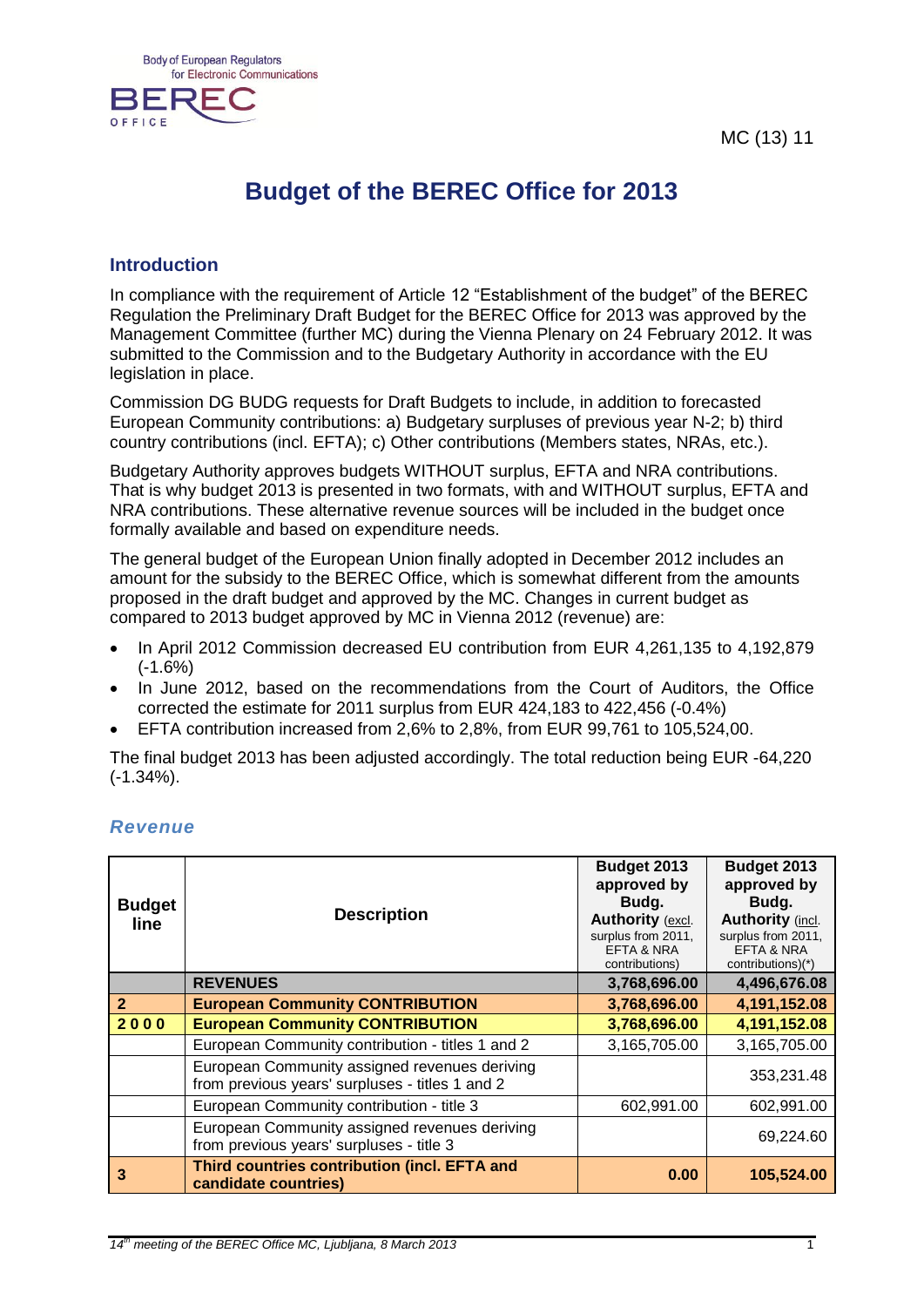| 3000 | Third countries contribution (incl. EFTA and<br>candidate countries)                  | 0.00 | 105,524.00 |
|------|---------------------------------------------------------------------------------------|------|------------|
|      | Third countries contribution (incl. EFTA and candidate<br>countries) - titles 1 and 2 | 0.00 | 88,640.00  |
|      | Third countries contribution (incl. EFTA and candidate<br>countries) - title 3        | 0.00 | 16,884.00  |
|      | Other contributions (Members states, NRAs, etc.)                                      | 0.00 | 200,000.00 |
| 4000 | Other contributions (Members states, NRAs, etc.)                                      | 0.00 | 200,000.00 |
|      | Other contributions (Members states, NRAs, etc.)                                      | 0.00 | 200,000.00 |

## *Expenditure*

| <b>Budget</b><br>line | <b>Description</b>                                                           | Budget 2013<br>approved by<br>Budg.<br>Authority (excl. | Budget 2013<br>approved by<br>Budg.<br><b>Authority (incl.</b> |
|-----------------------|------------------------------------------------------------------------------|---------------------------------------------------------|----------------------------------------------------------------|
|                       |                                                                              | surplus from 2011,<br>EFTA & NRA                        | surplus from 2011,                                             |
|                       |                                                                              | contributions)                                          | <b>EFTA &amp; NRA</b><br>contributions)(*)                     |
|                       | <b>Budget</b>                                                                | 3,768,696.00                                            | 4,496,676.08                                                   |
| 1                     | <b>STAFF</b>                                                                 | 2,518,705.00                                            | 2,786,215.06                                                   |
| 11                    | <b>STAFF IN ACTIVE EMPLOYMENT</b>                                            | 1,988,705.00                                            | 1,988,705.00                                                   |
| $110$                 | <b>Staff in active employment</b>                                            | 1,349,785.00                                            | 1,349,785.00                                                   |
| 1100                  | <b>Basic salaries</b>                                                        | 1,049,785.00                                            | 1,049,785.00                                                   |
| 1101                  | Family allowances                                                            | 130,000.00                                              | 130,000.00                                                     |
| 1102                  | Expatriation and foreign-residence allowances                                | 170,000.00                                              | 170,000.00                                                     |
| 111                   | <b>Contract staff and other staff</b>                                        | 556,920.00                                              | 556,920.00                                                     |
| 1110                  | Contract staff                                                               | 211,120.00                                              | 211,120.00                                                     |
| 1111                  | Seconded national experts                                                    | 345,800.00                                              | 345,800.00                                                     |
| $112$                 | <b>Employer's social security contributions</b>                              | 48,000.00                                               | 48,000.00                                                      |
| 1120                  | Insurance against sickness                                                   | 30,000.00                                               | 30,000.00                                                      |
| 1121                  | Insurance against accidents and occupational disease                         | 6,000.00                                                | 6,000.00                                                       |
| 1122                  | Insurance against unemployment                                               | 12,000.00                                               | 12,000.00                                                      |
| 1123                  | Constitution or maintenance of pension rights                                |                                                         |                                                                |
| $113$                 | <b>Miscellaneous allowances and grants</b>                                   | 34,000.00                                               | 34,000.00                                                      |
| 1130                  | Childbirth and death allowances and grants                                   | 1,000.00                                                | 1,000.00                                                       |
| 1131                  | Travel expenses for annual leave                                             | 33,000.00                                               | 33,000.00                                                      |
| 1139                  | Other allowances                                                             |                                                         |                                                                |
| $119$                 | <b>Salary weightings</b>                                                     | 0.00                                                    | 0.00                                                           |
| 1190                  | Salary weightings                                                            |                                                         |                                                                |
| 1191                  | Adjustments to remunerations                                                 |                                                         |                                                                |
| 12                    | <b>MISCELLANEOUS EXPENDITURE ON STAFF</b><br><b>RECRUITMENT AND TRANSFER</b> | 190,000.00                                              | 190,000.00                                                     |
| $120$                 | <b>Recruitment expenses</b>                                                  | 33,000.00                                               | 33,000.00                                                      |
| 1200                  | Travel expenses                                                              | 30,000.00                                               | 30,000.00                                                      |
| 1201                  | Miscellaneous expenditure on staff recruitment                               | 3,000.00                                                | 3,000.00                                                       |
| $\overline{121}$      | <b>Expenses on entering/leaving</b>                                          | 157,000.00                                              | 157,000.00                                                     |
| 1210                  | Travel expenses on entering/leaving                                          | 47,000.00                                               | 47,000.00                                                      |
| 1211                  | Installation, resettlement and transfer allowances                           | 30,000.00                                               | 30,000.00                                                      |
| 1212                  | Removal expenses                                                             | 30,000.00                                               | 30,000.00                                                      |
| 1213                  | Daily subsistence allowances                                                 | 50,000.00                                               | 50,000.00                                                      |
| 13                    | <b>MISSIONS AND DUTY TRAVEL</b>                                              | 200,000.00                                              | 200,000.00                                                     |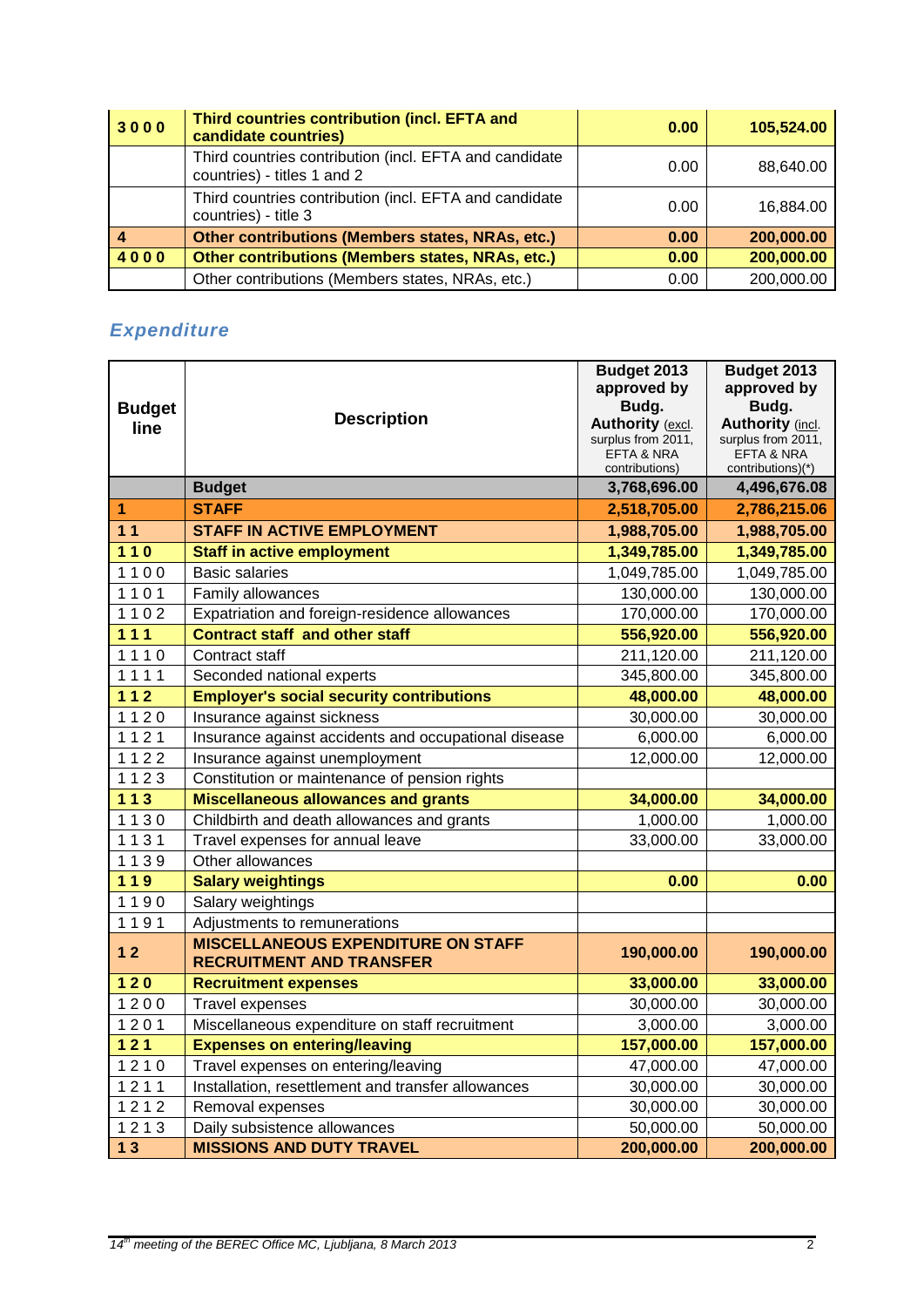| 1300           | Mission expenses, duty travel expenses and other<br>ancillary expenditure                   | 200,000.00        | 200,000.00        |
|----------------|---------------------------------------------------------------------------------------------|-------------------|-------------------|
| 14             | <b>SOCIOMEDICAL SERVICES</b>                                                                | 30,000.00         | 30,000.00         |
| $140$          | <b>Medical service</b>                                                                      | 30,000.00         | 30,000.00         |
| 1400           | Medical service                                                                             | 30,000.00         | 30,000.00         |
| 1 <sub>5</sub> | <b>TRAININGS</b>                                                                            | 60,000.00         | 60,000.00         |
| 150            | <b>Training</b>                                                                             | 60,000.00         | 60,000.00         |
| 1500           | Training                                                                                    | 60,000.00         | 60,000.00         |
| 16             | <b>EXTERNAL SER VICES</b>                                                                   | 30,000.00         | 30,000.00         |
| 1600           | <b>External services</b>                                                                    | 30,000.00         | 30,000.00         |
| 17             | <b>REPRESENTATION AND MISCELLANEOUS STAFF</b><br><b>COSTS</b>                               | 20,000.00         | 20,000.00         |
| 1700           | Representation, receptions and events, and<br>miscellaneous staff expenses                  | 20,000.00         | 20,000.00         |
|                | <b>Expenditures from 2011 surplus (*)</b>                                                   |                   | 267,510.06        |
| $\overline{2}$ | <b>BUILDINGS, EQUIPMENT AND MISCELLANEOUS</b><br><b>OPERATING EXPENDITURE</b>               | 647,000.00        | 821,361.42        |
| 20             | <b>RENTAL OF BUILDINGS AND ASSOCIATED COSTS</b>                                             | 115,000.00        | 115,000.00        |
| 200            | <b>Buildings and associated costs</b>                                                       | 115,000.00        | 115,000.00        |
| 2000           | Rent                                                                                        | 20,000.00         | 20,000.00         |
| 2001           | Insurance                                                                                   | 500.00            | 500.00            |
| 2002           | Water, gas, electricity and heating                                                         | 16,500.00         | 16,500.00         |
| 2003           | Cleaning                                                                                    | 0.00              | 0.00              |
| 2004           | Fitting-out and maintenance of premises                                                     | 5,000.00          | 5,000.00          |
| 2005           | Security and surveillance of buildings                                                      | 16,000.00         | 16,000.00         |
| 2009           | Other expenditure relating to the acquisition,<br>construction or maintenance of a building | 57,000.00         | 57,000.00         |
| 21             | <b>INFORMATION TECHNOLOGY PURCHASES</b>                                                     | 230,000.00        | 230,000.00        |
| 210            | <b>Information technology purchases</b>                                                     | 230,000.00        | 230,000.00        |
|                |                                                                                             |                   |                   |
| 2100           | Computer equipment                                                                          | 25,000.00         | 25,000.00         |
| 2101           | Software                                                                                    | 140,000.00        | 140,000.00        |
| 2102           | Other external data processing services                                                     | 65,000.00         | 65,000.00         |
| 22             | <b>MOVABLE PROPERTY AND ASSOCIATED COSTS</b>                                                | 55,000.00         | 55,000.00         |
| 220            | <b>Technical installations and electronic office</b><br>equipment                           | 20,000.00         | 20,000.00         |
| 2200           | Technical installations and electronic office equipment                                     | 20,000.00         | 20,000.00         |
| 221            | <b>Furniture</b>                                                                            | 30,000.00         | 30,000.00         |
| 2210           | Furniture                                                                                   | 30,000.00         | 30,000.00         |
| 229            | Other movable property and associated costs                                                 | 5,000.00          | 5,000.00          |
| 2290           | Books, newspapers and documentation                                                         | 5,000.00          | 5,000.00          |
| 2291           | Cars, transport vehicles, and maintenance and repairs                                       | 0.00              | 0.00              |
| 2299           | Other movable property, and maintenance and repairs                                         | 0.00              | 0.00              |
| 23             | <b>CURRENT ADMINISTRATIVE EXPENDITURE</b>                                                   | 92,000.00         | 92,000.00         |
| 230            | <b>Stationery and office supplies</b>                                                       | 15,000.00         | 15,000.00         |
| 2300           | Stationery and office supplies                                                              | 15,000.00         | 15,000.00         |
| 232            | <b>Financial charges</b>                                                                    | 200.00            | 200.00            |
| 2320           | Bank charges                                                                                | 200.00            | 200.00            |
| 2321           | Exchange rate losses                                                                        | 0.00              | 0.00              |
| 2329           | Other financial charges                                                                     | 0.00              | 0.00              |
| 233            | <b>Legal expenses</b>                                                                       | 76,800.00         | 76,800.00         |
| 2330           | Legal expenses                                                                              | 12,000.00         | 12,000.00         |
| 2331<br>235    | Damages<br><b>Other operating expenses</b>                                                  | 64,800.00<br>0.00 | 64,800.00<br>0.00 |